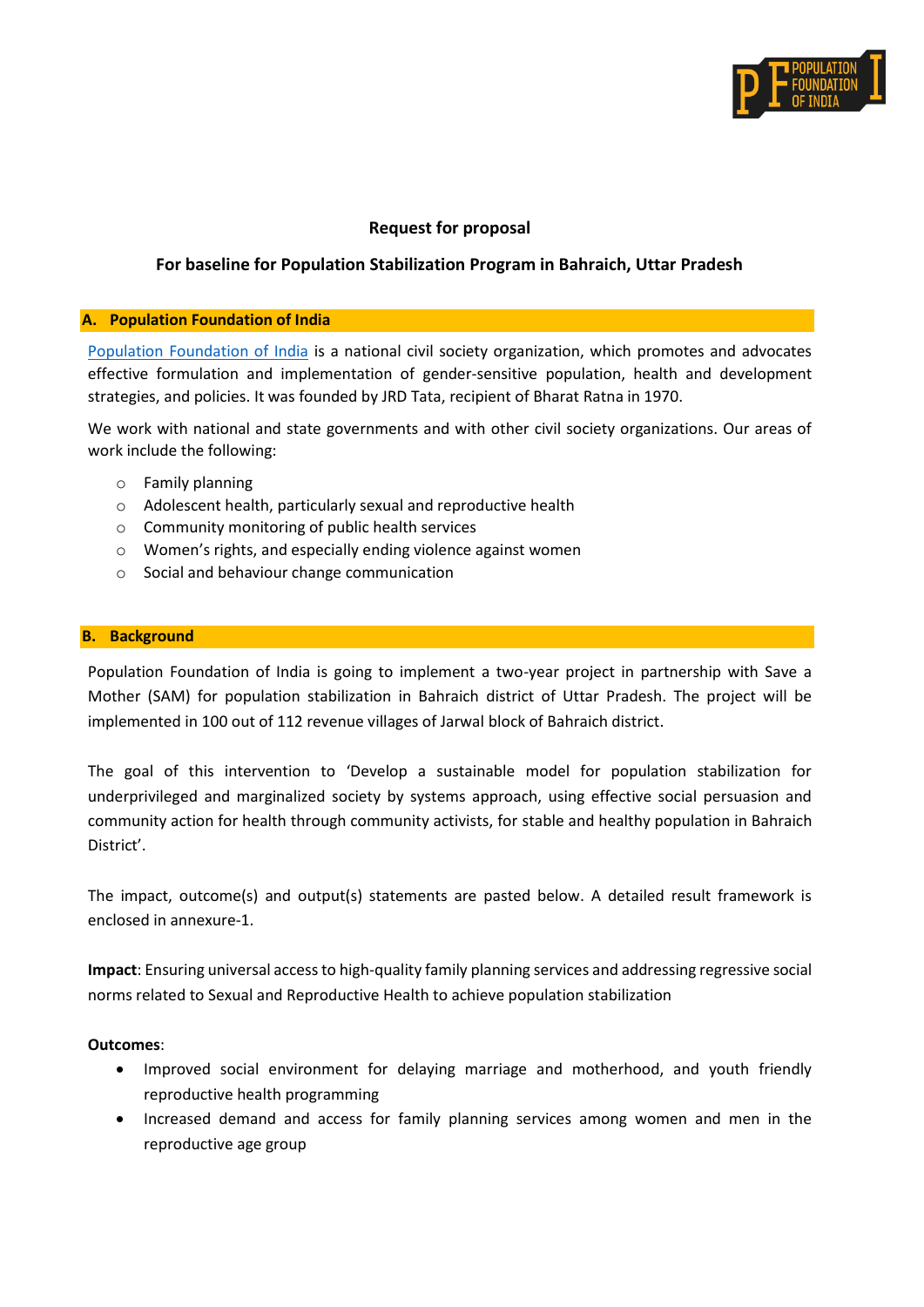

**Outputs**:

- Positive shift in knowledge and attitudes among young couples (in the age group of  $15 24$  years) and their parents related to age at first pregnancy and spacing between births
- Positive shift in knowledge and attitude towards age of marriage among unmarried adolescents' girls and their parents
- Public health system provides quality family planning services, including counselling and contraception choices to women and men in reproductive age group Public health system
- Improved knowledge and attitude of eligible couples towards family planning
- Improved attitude of front-line workers (ASHAs, ASHA Sanginis and ANMs) towards sharing information on family planning with newly married couples
- Strengthening community groups such as VHSNCs, RKSs to promote and monitor family planning services

### **C. Target Audience**

For the program to sustain itself beyond the project period of two years, it is important to involve whole community. While the emphasis is on women and men of reproductive age, adolescents and elderly will not be excluded. The young, who will enter reproductive age should be sensitized at the earliest to combat population rise momentum. The elderly, who may be the decision makers at home, need to be part of the education process to avoid decision obstacles. Through this approach we hope that leaders and champions will evolve from all age groups, who will sustain this program beyond three years.

The target population will be reached to in the Jarwal block, but the project will focus on the following

- 1. Recently married couples who have no children to encourage them to delay birth of first child (18 - 24 years of age)
- 2. Those with one child to space the second child (18 24 years of age)
- 3. Youngsters to delay marriage until minimum age of 18 years for girls and 21 years for boys

Population Foundation of India intends to conduct a baseline study to benchmark the key measurable output/outcome indicators, which will help to measure the impact of the programme at the end of the project.

### **D. Purpose of Baseline**

The purpose of this assignment for the evaluator is to collect baseline data to guide project implementation, monitoring and project benchmark setting in order to effectively achieved project targets. The scope of the work would include designing the study framework by using appropriate research techniques.

The specific objectives of this baseline are:

- Review, and if necessary, revisiting project indicators and their current situation & targets so they are meaningful and measurable in assessing change.
- Review the status of implementing block in context of NFHS-5 (2019-21) data for the Bahraich district.
- Establish baseline values and current status of the project outcomes and outputs indicators.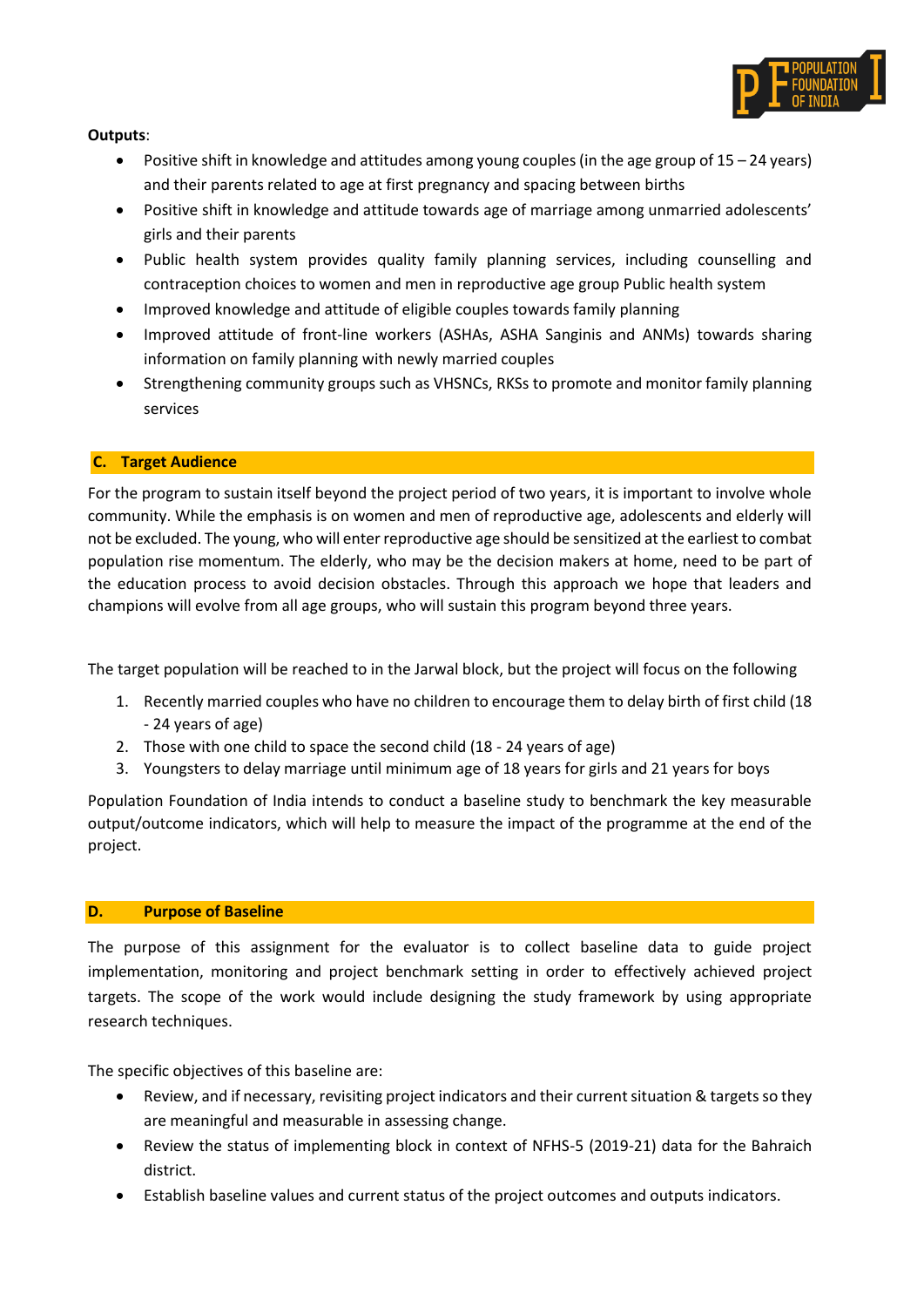

• Develop specific, actionable and practical recommendations to guide refining of project outcomes & outputs and setting of overall targets.

### **E. Proposed Methodology**

The study is to be designed as a holistic assessment, comprising both the qualitative and quantitative components to capture the current level of knowledge, attitude & the process/practices adopted at individual and community level. We suggest to use quasi experimental research design with intervention and control group.

It is expected that the baseline will use various assessment tools comprising primary data collection (through quantitative and qualitative survey questionnaires) at household (HH) level & at the institutional level (district level functionaries and block level functionaries.). The qualitative assessment involved in depth interviews with district & block level health officials and focus group discussions with ANMs, ASHAs and AWWs

Sample should be drawn keeping the followings in mind –

- The sample should be statistically representative to measure a 10% change between baseline and the final impact evaluation for all attitudinal, self-efficacy, and knowledge indicators;
- Appropriate significance level i.e. assigning probability to conclude that an observed change was a reflection of effort and did not occur by chance i.e. at 95% level;
- Appropriate power i.e. the probability to conclude study has been able to detect a specified change i.e. at 80% power;

Population Foundation of India will provide all relevant key project documents.

Major tasks and coordination: the major processes in conducting the baseline will include-

- I. Complete literature review, based on which the survey design will be finalised. The survey design, study tools and reporting format should be agreed on before the field work.
- II. Coordinating with Population Foundation of India's focal person(s) in preparation and planning of survey design, study tools/data collecting instruments, sampling strategy, plan for data analysis and implementation of the survey.
- III. Pilot testing of the tools.
- IV. Training of field teams (arranged by evaluator) for data collection, on format agreed by Oxfam focal person(s).
- V. Ensuring that high quality survey standards and harmonised, globally endorsed methodologies are applied to complete the survey. It is therefore important to share all relevant information in time, including information on the survey methodology, the sample size calculation, the listing exercise (including a list of people interviewed/approached), questionnaire design, the training report, the field data collection report, the preliminary analysis, the draft and final analysis, and reports and the database.
- VI. Analysis of the data from both quantitative & qualitative tools.
- VII. Preparation and submission of draft report in electronic version.
- VIII. Submission of all data files in soft version.
- IX. Submission of all filled-up schedules
- X. Submission of final report (hard and soft copies) which addresses specific feedback from the Project Team on the draft report.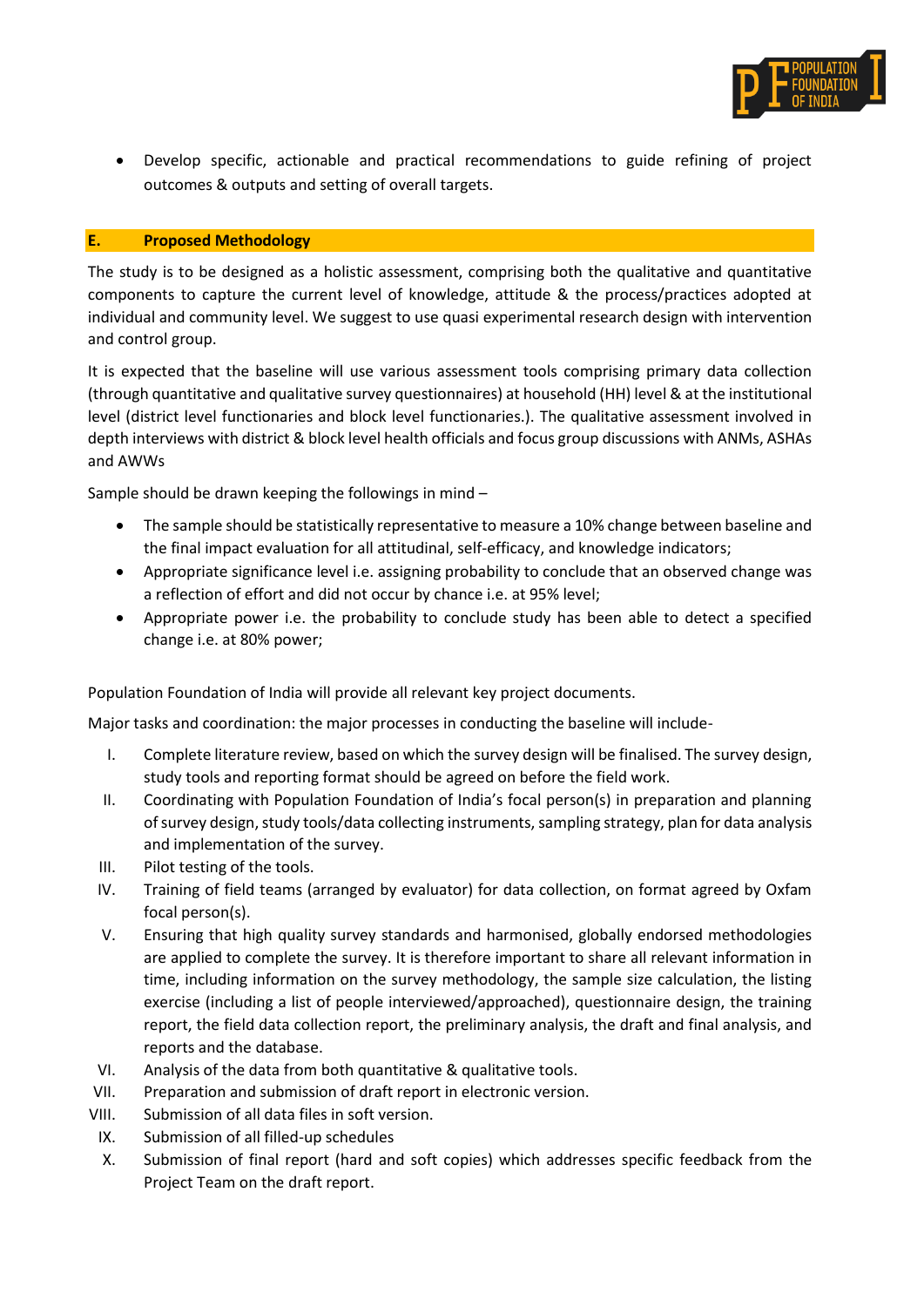

- XI. Prepare a power point presentation (maximum 20 slides) capturing background, Methodology, result of the study with recommendations.
- XII. Prepare a summary document (maximum 8 pages) capturing background, Methodology, result of the study with recommendations.
- XIII. Maintain a gender lens in each aspect of the study.

# **F. Project deliverables**

- i. Inception Report (Design Document), which will include the detailing of the design, sampling strategy, indicators, tools, work plan, quality control mechanism in data collection, and schedule to conduct the study.
- ii. Final set of the translated interview guide, survey tools/questionnaire after pilot/field testing
- iii. Raw data and transcripts of interviews
- iv. Draft report of the study
- v. Final report and presentation of the study incorporating inputs received from the Population Foundation of India

# **G. Duration for the project**

The study should be completed within 90 days of contract signing with agency/consultant.

### **H. General Terms and Condition**

- 1. Population Foundation of India requires the agency/consultant to uphold and demonstrate best practices in Safeguarding and Child protection. The agency/consultant will confirm that it will comply with Population Foundation of India 's Safeguarding and Child protection policy requirements.
- 2. The agency/consultant will coordinate with Population Foundation of India's authorized personnel for this project for all related activities under this assignment.
- 3. The end-deliverables should be approved by authorized personnel of Population Foundation of India for the release of payments.
- 4. All work/ reports developed/prepared under this assignment are the intellectual property of the office of Population Foundation of India and cannot be used, published, copied or otherwise disseminated without written approval from Population Foundation of India. The findings will be disseminated and the publications will be as per publication/authorship policy of Population Foundation of India.

### **I. Eligibility Criteria**

- 1. The agency/consultant should have experience in the design and implementation of baseline surveys, evaluations, and assessments including qualitative and quantitative data collection.
- 2. The agency/consultant should have experience in gathering and systematizing large amounts of data.